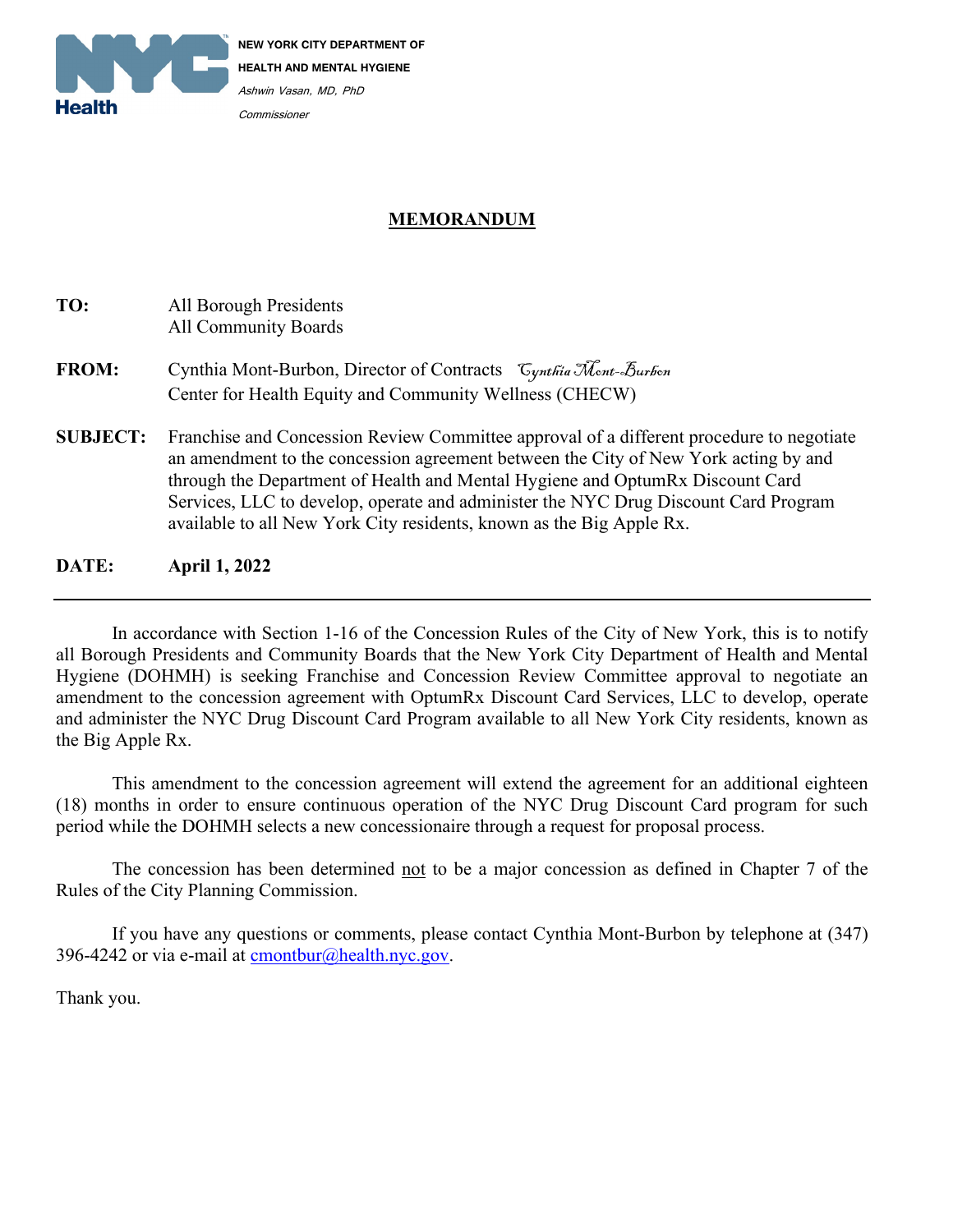|                                                                                                                                                                                                                                                                                                                                                                                                                                                                                                                 |  | <b>CONCESSION AGREEMENT PRE-SOLICITATION REVIEW MEMORANDUM COVER SHEET</b><br>(Complete and attach a CPSR Memorandum only if the selection procedure will be other than Competitive Sealed Bids) |  |  |
|-----------------------------------------------------------------------------------------------------------------------------------------------------------------------------------------------------------------------------------------------------------------------------------------------------------------------------------------------------------------------------------------------------------------------------------------------------------------------------------------------------------------|--|--------------------------------------------------------------------------------------------------------------------------------------------------------------------------------------------------|--|--|
| <b>AGENCY:DOHMH</b>                                                                                                                                                                                                                                                                                                                                                                                                                                                                                             |  | CONCESSION TITLE/DESCRIPTION: To develop, operate and                                                                                                                                            |  |  |
|                                                                                                                                                                                                                                                                                                                                                                                                                                                                                                                 |  | administer the NYC Prescription Drug Discount Card Program                                                                                                                                       |  |  |
| # VOTES required for<br>proposed action = $4$<br>N/A                                                                                                                                                                                                                                                                                                                                                                                                                                                            |  | CONCESSION IDENTIFICATION #11HM000701R2T04                                                                                                                                                       |  |  |
|                                                                                                                                                                                                                                                                                                                                                                                                                                                                                                                 |  | <b>SELECTION PROCEDURE</b>                                                                                                                                                                       |  |  |
| (* City Chief Procurement Officer approval of CPSR required)<br>□ Competitive Sealed Proposals (CSP)*<br>Competitive Sealed Bids (CSB)                                                                                                                                                                                                                                                                                                                                                                          |  |                                                                                                                                                                                                  |  |  |
| $\boxtimes$ Different Procedure * ( $\Box$ Sole Source Agreement $\boxtimes$ Other Intent to negotiate an amendment to the concession<br>agreement with OptumRx Discount Card Services, LLC to develop, operate and administer the NYC Prescription Drug                                                                                                                                                                                                                                                        |  |                                                                                                                                                                                                  |  |  |
| Discount Card Program available to all NYC residents.                                                                                                                                                                                                                                                                                                                                                                                                                                                           |  |                                                                                                                                                                                                  |  |  |
| $\Box$ Negotiated Concession*                                                                                                                                                                                                                                                                                                                                                                                                                                                                                   |  |                                                                                                                                                                                                  |  |  |
| Recommended Concessionaire OptumRx Discount Card Services, LLC $\boxtimes$ EIN $\Box$ SSN # 31-1728846<br>Attach Memo(s) *                                                                                                                                                                                                                                                                                                                                                                                      |  |                                                                                                                                                                                                  |  |  |
| <b>CONCESSION AGREEMENT TERM</b>                                                                                                                                                                                                                                                                                                                                                                                                                                                                                |  | <b>ESTIMATED REVENUE/ANTICIPATED BUSINESS</b>                                                                                                                                                    |  |  |
| <b>Initial Term:</b><br>To be negotiated                                                                                                                                                                                                                                                                                                                                                                                                                                                                        |  | <b>TERMS</b><br>(Check all that apply)                                                                                                                                                           |  |  |
| Renewal Option(s) Term: To be negotiated                                                                                                                                                                                                                                                                                                                                                                                                                                                                        |  | ( Additional description attached)                                                                                                                                                               |  |  |
| Total Potential Term: To be negotiated                                                                                                                                                                                                                                                                                                                                                                                                                                                                          |  | □ Annual Minimum Fee(s) \$ _________                                                                                                                                                             |  |  |
| $\boxtimes$ N/A<br><b>LOCATION OF CONCESSION SITE(S)*</b>                                                                                                                                                                                                                                                                                                                                                                                                                                                       |  | ◯ % Gross Receipts<br>%                                                                                                                                                                          |  |  |
| Address_____________<br>Borough $\overline{\phantom{a}}$ C.B.                                                                                                                                                                                                                                                                                                                                                                                                                                                   |  | □ The Greater of Annual Minimum Fee(s of \$<br>●<br>_% of Gross Receipts                                                                                                                         |  |  |
| Block $#$ Lot $#$<br>*Attach additional sheet                                                                                                                                                                                                                                                                                                                                                                                                                                                                   |  | $\boxtimes$ Other formula To be negotiated                                                                                                                                                       |  |  |
|                                                                                                                                                                                                                                                                                                                                                                                                                                                                                                                 |  | <b>CONCESSION TYPE (Check all that apply)</b>                                                                                                                                                    |  |  |
| > Significant Concession:                                                                                                                                                                                                                                                                                                                                                                                                                                                                                       |  |                                                                                                                                                                                                  |  |  |
| <b>NO</b><br>$\boxtimes$ YES Basis:                                                                                                                                                                                                                                                                                                                                                                                                                                                                             |  |                                                                                                                                                                                                  |  |  |
|                                                                                                                                                                                                                                                                                                                                                                                                                                                                                                                 |  | Total potential term =/>10 years $\boxtimes$ Projected annual income/value to City >\$100,000 $\Box$ Major Concession                                                                            |  |  |
| > Major Concession:                                                                                                                                                                                                                                                                                                                                                                                                                                                                                             |  |                                                                                                                                                                                                  |  |  |
| <b>NO</b><br>$\boxtimes$                                                                                                                                                                                                                                                                                                                                                                                                                                                                                        |  |                                                                                                                                                                                                  |  |  |
| <b>YES</b> - Award will be subject to review and approval pursuant to Sections 197-c and 197-d of NYC Charter.<br><b>NOTIFICATION REQUIREMENTS</b>                                                                                                                                                                                                                                                                                                                                                              |  |                                                                                                                                                                                                  |  |  |
| Subject concession will be awarded by CSB or CSP.                                                                                                                                                                                                                                                                                                                                                                                                                                                               |  | YES $\boxtimes$ NO                                                                                                                                                                               |  |  |
| If YES, check the applicable box(es) below:<br>The subject concession is a Significant Concession and the Agency has/will complete its consultations with each<br>affected CB/BP regarding the scope of the solicitation at least 30 days prior to its issuance.<br>The subject concession is a Significant Concession and the Agency provided notification of<br>such determination to each affected CB/BP by inclusion of this concession in the Agency's Plan pursuant to §1-<br>10 of the Concession Rules. |  |                                                                                                                                                                                                  |  |  |
| The subject concession has been determined not to be a Major Concession and the Agency has sent/will send<br>written notification of such determination to each affected CB/BP at least 40 days prior to issuance of the<br>solicitation.                                                                                                                                                                                                                                                                       |  |                                                                                                                                                                                                  |  |  |
| The subject concession has been determined not to be a Major Concession and the Agency provided<br>notification of such determination to each affected CB/BP by inclusion of this concession in the Agency's Plan<br>pursuant to §1-10 of the Concession Rules.                                                                                                                                                                                                                                                 |  |                                                                                                                                                                                                  |  |  |
| If NO, check the applicable box below:                                                                                                                                                                                                                                                                                                                                                                                                                                                                          |  |                                                                                                                                                                                                  |  |  |
| The Agency certifies that each affected CB/BP has received/will receive written notice at least 40 days in<br>$\bowtie$<br>advance of the FCRC meeting at which the agency will seek approval to use a different selection procedure.                                                                                                                                                                                                                                                                           |  |                                                                                                                                                                                                  |  |  |
| The Agency certifies that based on exigent circumstances it has requested/will request unanimous approval of                                                                                                                                                                                                                                                                                                                                                                                                    |  |                                                                                                                                                                                                  |  |  |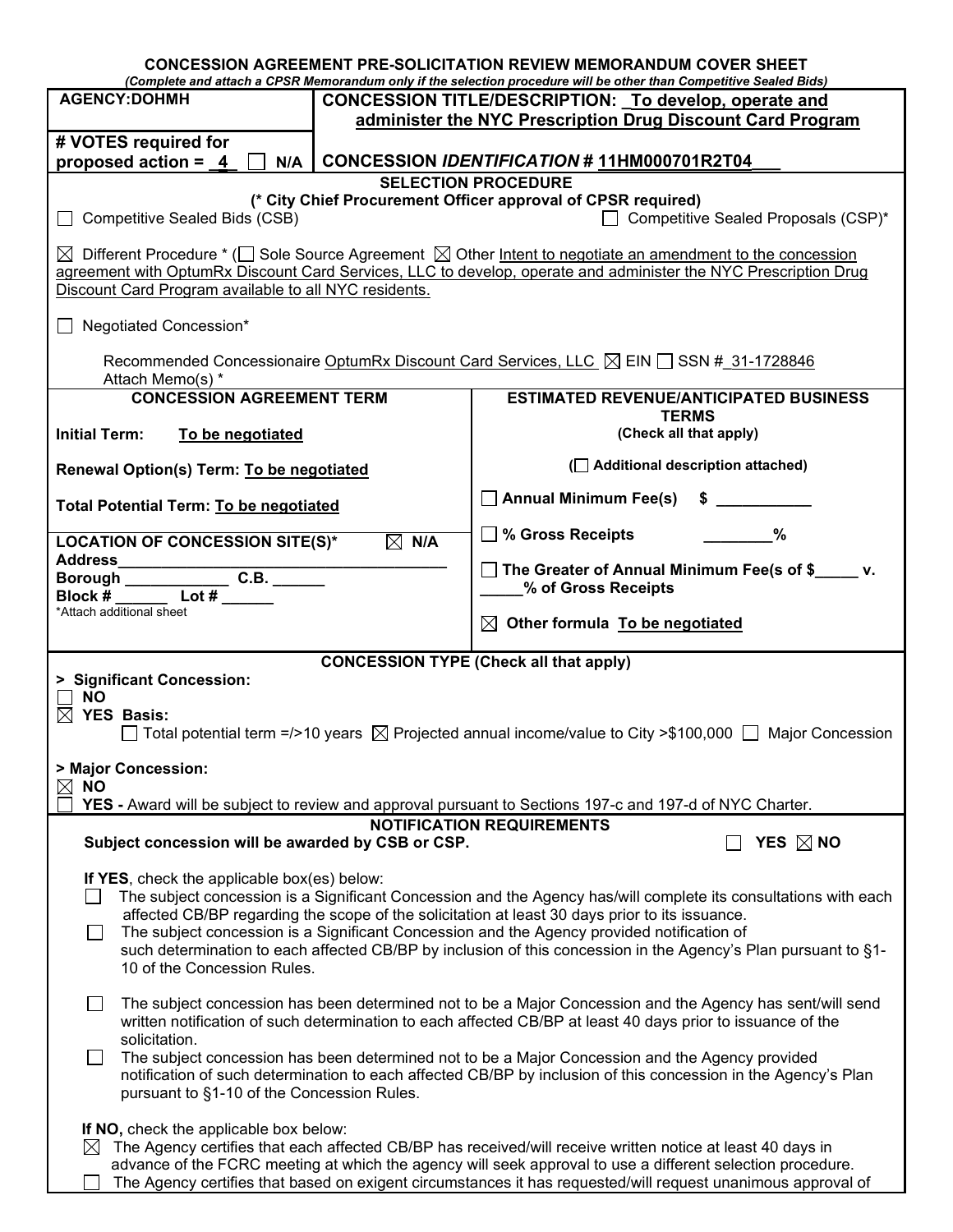| the FCRC to waive advance written notice to each affected CB/BP.<br>The Agency certifies that each affected CB/BP will receive written notice that the concession was determined to<br>be non-major along with a summary of the terms and conditions of the proposed concession upon publication of<br>a Notice of Intent to Enter into Negotiations. The agency further certifies that it will send a copy of this notice to<br>the members of the Committee within five days of the notice to each affected CB/BP. |          |  |  |
|----------------------------------------------------------------------------------------------------------------------------------------------------------------------------------------------------------------------------------------------------------------------------------------------------------------------------------------------------------------------------------------------------------------------------------------------------------------------------------------------------------------------|----------|--|--|
| <b>AUTHORIZED AGENCY STAFF</b><br>This is to certify that the information presented herein is accurate.                                                                                                                                                                                                                                                                                                                                                                                                              |          |  |  |
|                                                                                                                                                                                                                                                                                                                                                                                                                                                                                                                      |          |  |  |
| <b>Name</b>                                                                                                                                                                                                                                                                                                                                                                                                                                                                                                          | Title    |  |  |
| Signature                                                                                                                                                                                                                                                                                                                                                                                                                                                                                                            | Date / / |  |  |
| <b>CITY CHIEF PROCUREMENT OFFICER</b>                                                                                                                                                                                                                                                                                                                                                                                                                                                                                |          |  |  |
| This is to certify that the agency's plan presented herein will comply with the prescribed procedural requisites for<br>the award of the subject concession.                                                                                                                                                                                                                                                                                                                                                         |          |  |  |
| Signature<br><b>City Chief Procurement Officer</b>                                                                                                                                                                                                                                                                                                                                                                                                                                                                   | Date / / |  |  |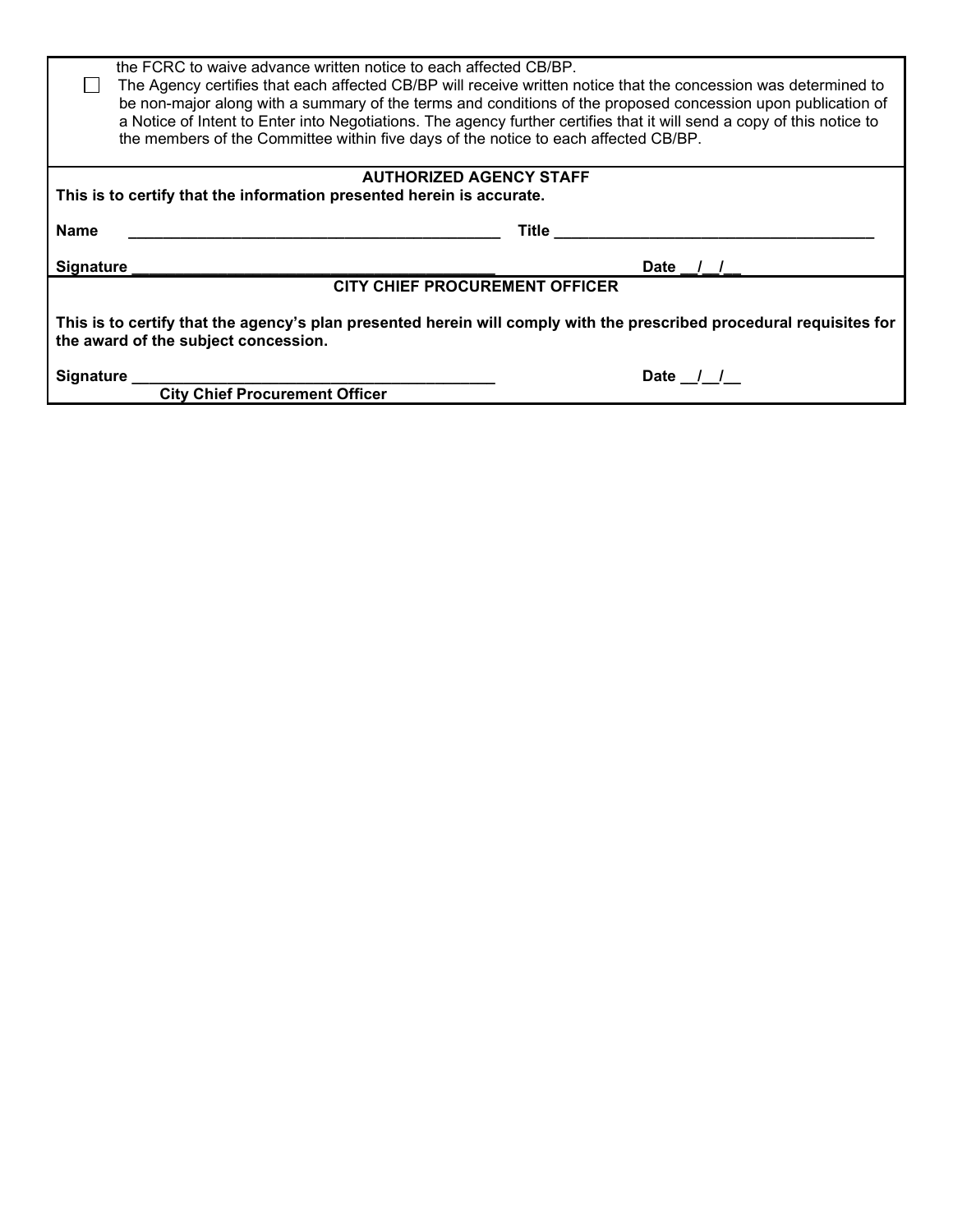## **CONCESSION AGREEMENT PRE-SOLICITATION REVIEW MEMORANDUM**

### **A. DETERMINATION TO UTILIZE OTHER THAN COMPETITIVE SEALED BIDS N/A**

Instructions: Attach copy of draft RFP or other solicitation document, and check all applicable box(es) below.

#### **The Agency has determined that it is not practicable or advantageous to use Competitive Sealed Bids because:**

- Specifications cannot be made sufficiently definite and certain to permit selection based on revenue to the City alone.
	- Judgment is required in evaluating competing proposals, and it is in the best interest of the City to require a balancing of revenue to the City, quality and other factors.
		- The agency will be pursuing a negotiated concession for the reasons listed is section (B)(3)(b)
	- **Other (Describe)**

 $\boxtimes$ 

For the reasons stated below, the New York City Department of Health and Mental Hygiene ("DOHMH") seeks Franchise and Concession Review Committee ("FCRC") approval to use a different procedure, pursuant to Section 1-16 of the Concession Rules ("different procedure"), to negotiate an amendment to the concession agreement with OptumRx Discount Card Services, LLC, for the development, operation and administration of the NYC Prescription Drug Discount Card Program available to all NYC residents.

### **B. DETERMINATION TO USE OTHER THAN COMPETITIVE SEALED PROPOSALS**  $\Box$  **N/A**

#### **1. Briefly summarize the terms and conditions of the concession.** Add additional sheet(s), if necessary.

When/if the FCRC approves the use of a different procedure to negotiate an amendment to the concession agreement with OptumRx Discount Card Services, LLC, DOHMH anticipates that this amendment will extend the NYC Drug Discount Card Program for an additional eighteen (18) months.

#### **2. Briefly explain the basis for the determination not to solicit Competitive Sealed**  Proposals. **[Explain]**

Pursuant to a competitive RFP process, DOHMH entered into a concession agreement, effective February 17, 2011, with Catamaran Discount Card Services, LLC (formally known as HealthTran, LLC dba HealthTrans), now known as OptumRx Discount Card Services, LLC ("OptumRx"), to develop, operate and administer the NYC Drug Discount Card Program to be made available to all NYC residents, known as the BigAppleRX. This agreement was amended previously to extend the term to December 31, 2021. DOHMH anticipated releasing a Request for Proposal and selecting a new concessionaire on or before December 2021. However, because of unforeseen delays in the development of the RFP due to changes in the scope of services, DOHMH now anticipates that a new concessionaire will be in place by July 1, 2023.

While DOHMH develops the RFP and completes the competitive solicitation process, there is a continued need to ensure that NYC residents have access to pharmaceutical drugs at discount prices. Since its debut in May 2011, BigAppleRx has saved New Yorkers over \$57 million as compared to retail prices of medications purchased, a reported overall savings of 40 percent, based on data reported by the Pharmacy Benefit Manager (PBM) for the BigAppleRx program. Currently, over 1 million IDNYC cards have been issued by the City with the BigAppleRX benefit feature on the card, enabling cardholders to purchase pharmaceutical drugs at discount prices provided by OptumRx (also referred to as "BigAppleRX provider"). Those IDNYC cards will remain in effect until 5 years after their effective date. IDNYC was scheduled to issue new cards in 2020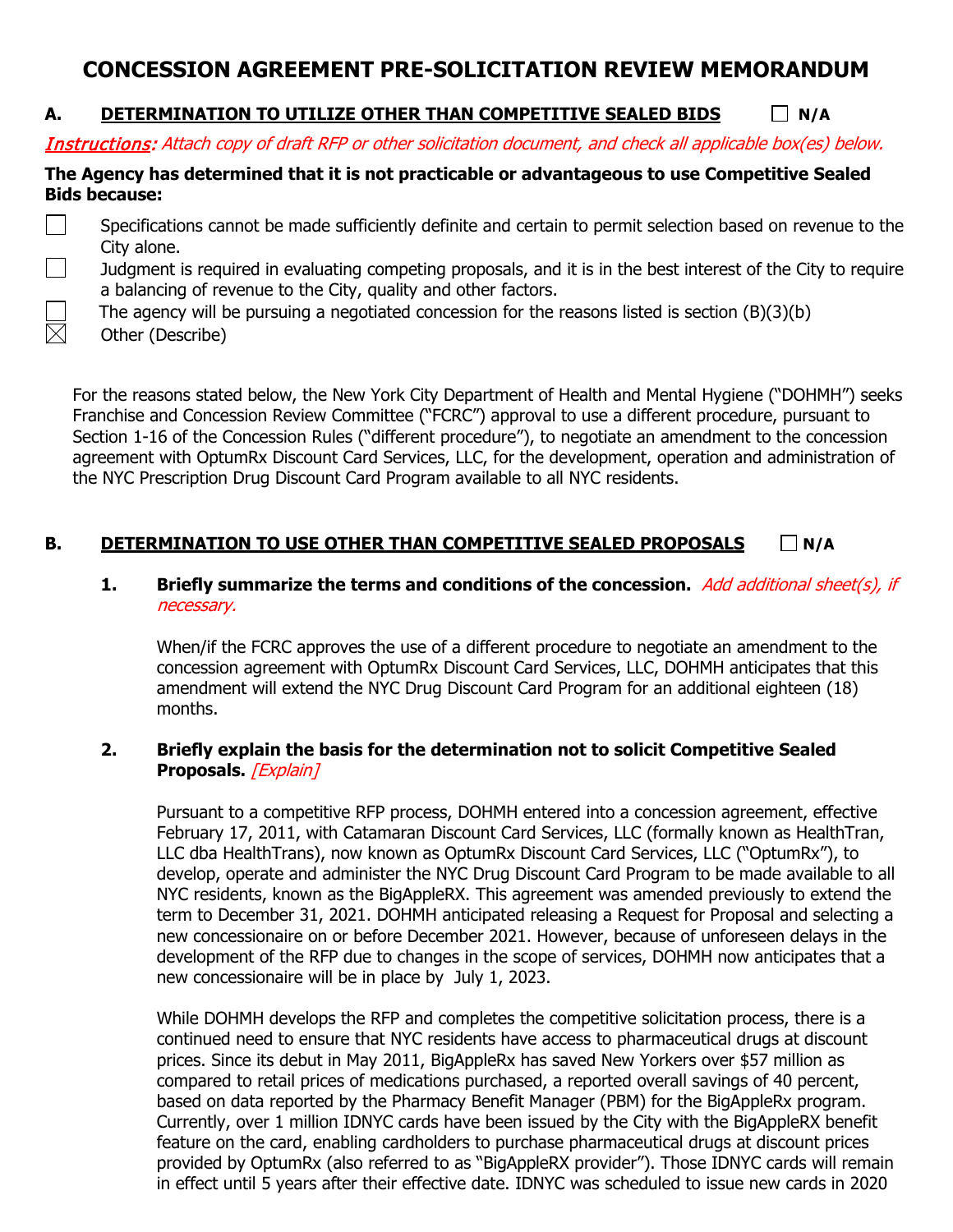to cardholders who signed up at the program's inception in 2015. BARx remains an embedded feature on IDNYC cards and cardholders continue to have access to discounted drugs under the program. DOHMH-IDNYC coordination to minimize potential disruptions and transition of services for a potential vendor change is on-going. In addition, BARx RFP program requirements include PBM outreach to IDNYC cardholders and updating IDNYC cardholders' BigAppleRx Bin/Group/PCN numbers on cardholders' cards. Given that the BigApple RX benefit is linked to these IDNYC cards, transitioning to a new provider will be administratively complicated and time consuming. Therefore, DOHMH believes that the City will be best served by negotiating an amendment to the concession agreement with OptumRx to enable the residents of New York City to continue to have access to pharmaceutical drugs at discount prices without interruption while DOHMH initiates a new competitive request for proposal process to select a new concessionaire.

#### **3a. Briefly explain the selection procedure that will be utilized.** [Explain]

In order to sustain uninterrupted services for the NYC Prescription Drug Discount Card Program (Step 1). DOHMH intends to seek FCRC authorization to negotiate an amendment to the concession agreement with OptumRx to extend the agreement for an additional eighteen (18) months, as the existing agreement expired on December 31, 2021. Pending FCRC Step 1 approval, DOHMH intends to negotiate the terms of an extension with OptumRx.

Once negotiated and if determined by DOHMH to be a significant concession, DOHMH and the FCRC will hold a joint Public Hearing on the proposed amendment to the concession agreement before presenting it to the FCRC for "Step 2" approval at a second meeting. If DOHMH determines that the amendment to the concession to be non-significant, the agency will present the full negotiated amendment to the concession agreement with OptumRx to the FCRC and request the required FCRC authorization to enter into the amendment directly (without the need for an initial public hearing).

#### **3b.** If the selection procedure is a negotiated concession, check the applicable box:  $\boxtimes$  N/A

The Agency made a determination that it is not practicable and/or advantageous to award <sup>a</sup> concession by competitive sealed bidding or competitive sealed proposals due to the existence of a time-sensitive situation where a concession must be awarded quickly because:

- $\Box$ The Agency has an opportunity to obtain significant revenues that would be lost or substantially diminished should the agency be required to solicit the concession by competitive sealed bids or competitive sealed proposals and the diminished revenue does not relate only to the present value of the revenue because of the additional time needed to solicit competitive sealed bids or competitive sealed proposals; *[Explain]*
- $\Box$ An existing concessionaire has been terminated, has defaulted, has withdrawn from, or has repudiated a concession agreement, or has become otherwise unavailable; *[Explain]*
- $\Box$ The Agency has decided, for unanticipated reasons, not to renew an existing concession in the best interest of the City and requires a substitute/successor concessionaire. [Explain]
- $\perp$ DCAS is awarding a concession to an owner of property adjacent to the concession property, or to a business located on such adjacent property, and has determined that it is not in the best interest of the City to award the concession pursuant to a competitive process because of the layout or some other characteristic of the property, or because of a unique service that can be performed only by the proposed concessionaire.  $/Explain$

#### **Approved by CCPO: \_\_\_\_\_\_\_\_\_\_\_\_\_\_\_\_\_\_\_\_\_\_\_\_\_\_\_\_\_\_\_\_\_\_\_on** \_\_/\_\_\_/\_\_.

4. If the Agency has/will request unanimous FCRC approval to waive advance written notice each affected CB/BP that a selection procedure other than CSB or CSP will be utilized, explain the exigent circumstances.  $[Explain] \quad \boxtimes N/A$